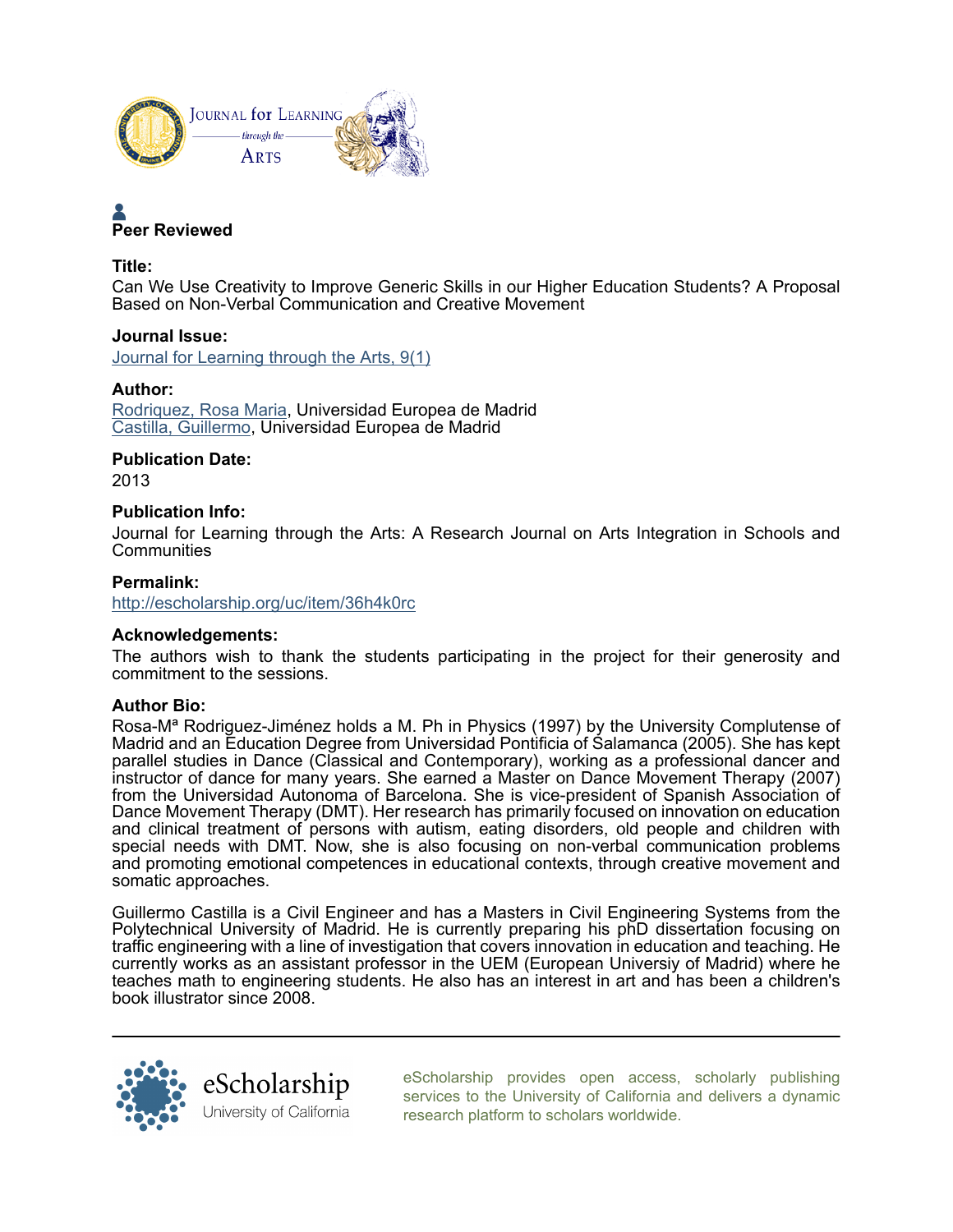#### Keywords:

general skills, non-verbal communication, creative movement, body-work, creativity, generic competences, higher education, dance, Educational Assessment, Evaluation, and Research, Interpersonal and Small Group Communication, Other Arts and Humanities

#### Local Identifier:

class\_lta\_2639

#### Abstract:

Traditionally, general skills and personal growth have been developed through cognitive processes within academic contexts. Development based on experience may be an alternative route to achieve cognitive knowledge. Enact-learning is based on the biunivocal relationship between knowledge and action. Action is movement. Participants interact with their environment through movement. When participants are aware of this interaction, knowledge is created.

First interactions in personal development with the environment are non-verbal. Returning to this concept, we propose work based on creative movement and non- verbal communication. This approach takes into account the multiple intelligences paradigm in order to generate knowledge.

This paper seeks to explain a movement development program that has been applied to freshman students studying in different academic areas. The program design is explained in detail. The article demonstrates how the program has helped to develop the participants' body consciousness. The students' reflections are analyzed using a qualitative methodology. A questionnaire focused on the students' perceptions of the connections between general skills and the program rounds out the research results.

### Copyright Information:

All rights reserved unless otherwise indicated. Contact the author or original publisher for any necessary permissions. eScholarship is not the copyright owner for deposited works. Learn more at [http://www.escholarship.org/help\\_copyright.html#reuse](http://www.escholarship.org/help_copyright.html#reuse)



[eScholarship provides open access, scholarly publishing](http://escholarship.org) [services to the University of California and delivers a dynamic](http://escholarship.org) [research platform to scholars worldwide.](http://escholarship.org)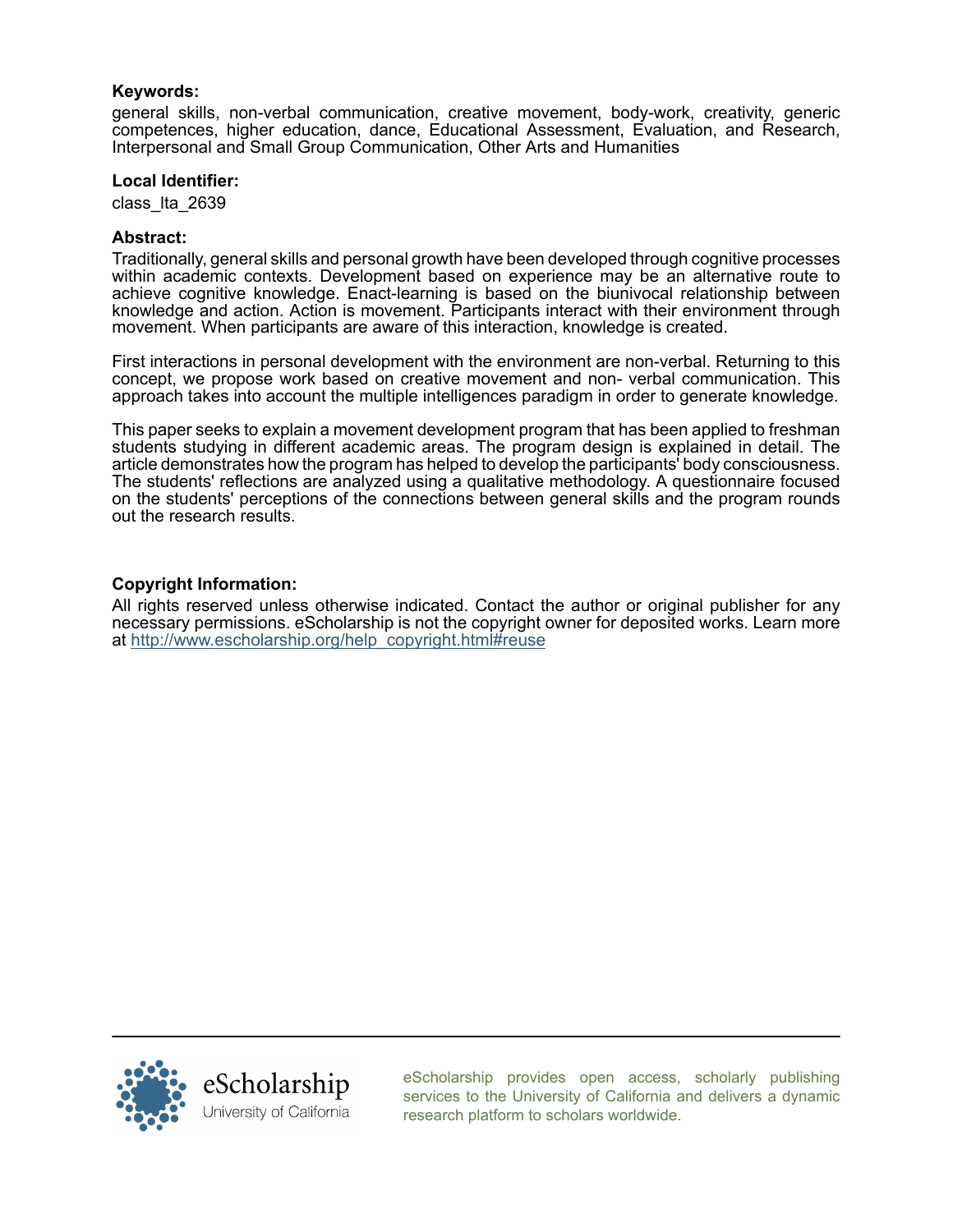Can we use creativity to improve generic skills in our higher education students? A proposal based on non-verbal communication and creative movement

# Rosa-Mª Rodríguez-Jiménez, Guillermo Castilla Universidad Europea de Madrid

# Author Note

Rosa-Mª Rodríguez-Jiménez, Department of Sciences, Universidad Europea de Madrid. Guillermo Castilla, Department of Sciences, Universidad Europea de Madrid. Correspondence concerning this article should be addressed to Rosa-Mª Rodríguez-Jiménez, Department of Sciences, Universidad Europea de Madrid, 28670 Villaviciosa de Odón (Madrid, Spain).

Contact: rosamaria.rodriguez@uem.es; guillermo.castilla@uem.es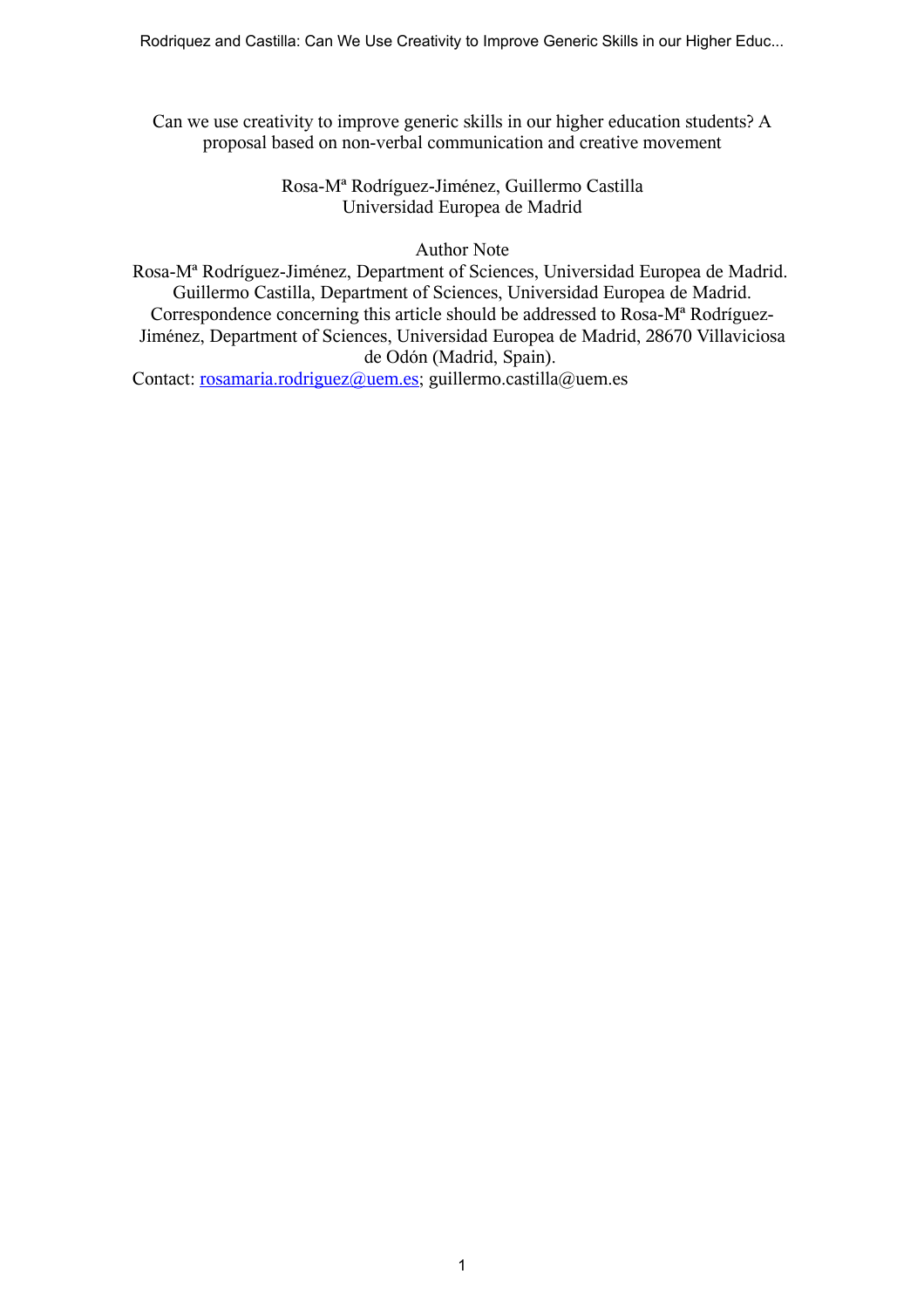# Abstract

Traditionally general skills and personal growth have been developed through cognitive processes inside an academic context. A development based on experience, may be an alternative route to achieve cognitive knowledge. Enact-learning is based on the biunivocal relationship between knowledge and action. Action is movement. Participants interact with their environment through movement. When participants are aware of this interaction, knowledge is created.

First interactions in the personal development with the environment are nonverbal. Returning to this concept, we propose a work based on creative movement and non- verbal communication. This approach takes into account the multiple intelligences paradigm in order to generate knowledge.

This paper seeks to explain a movement development program which has been applied to freshman students from different university degrees. The program design is widely explained. It also will present how it has helped to develop its participant's body conscience. The students' reflections are analyzed through a qualitative methodology. A questionnaire on the students' perception on the connections between general skills and the program allows to complete the results.

*Keywords*: general skills, non-verbal communication, creative movement, bodywork.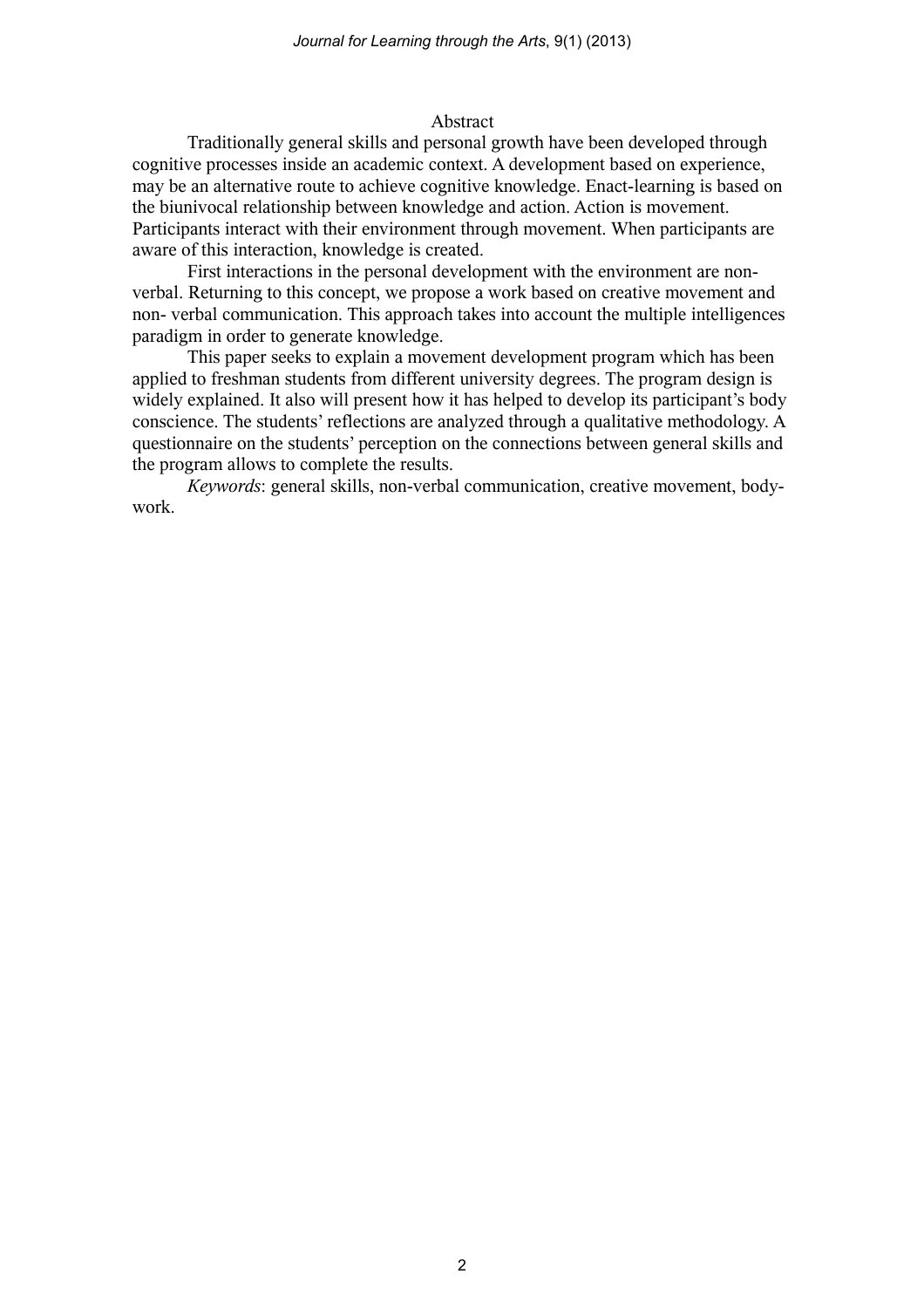Can we use creativity to improve generic skills in our higher education students? A proposal based on non-verbal communication and creative movement

Traditionally general skills and personal growth have been developed through cognitive processes within an academic context. Although problem and project based learning are ever more present, they still have a cognitive base, making it difficult to transfer knowledge towards a more practical focus.

A development based on experience may be an alternative route to achieve cognitive knowledge. The path that goes from cognitive to experiential is unnatural, because it parts from a point outside the individual and points towards him, whilst an experiential route parts from inside the individual and creates cognitive knowledge from his own expertise. This is the keystone of enact-learning (Varela, 1988). Enact-learning is based on the biunivocal relationship between knowledge and action. Action is movement. Participants interact with their environment through movement. When participants are aware of this interaction, knowledge is created.

In academia, knowledge is directly related to verbal aspects. Non-verbal aspects, despite their proven importance in communication, tend to take a second (and distant) place. By returning importance to movement, we open new ways to achieve knowledge, allowing a complete development. This way we can focus on how we really interact with the environment.

From birth, first interactions with the world are non-verbal, and throughout academic development, they lose their formal importance until they are almost discarded at graduate levels. The moment verbal skills are acquired, non-verbal skills lose part of their importance to the latter, but their decline is far less than what academia imposes. This leads to an imbalanced personal development that will go unchanged unless the individual takes consciousness of these non –verbal aspects.

This paper seeks to explain a movement development program. It will also present how it has helped to develop its participants' body conscience, assessing achievements in the fields of general skills and personal growth.

## **Theoretical Framework: Creativity and Movement**

It is widely accepted that those processes linked with personality, emotions and cultural environment are as important as the cognitive ones (Alles, 2005) for the development of intelligence (Guildford, 1971; Spencer & Spencer, 1995). Gardner's (2003) term "multiple intelligences" includes both *interpersonal intelligence* (the capacity to understand the intentions, motivations and desires of other people) and *intrapersonal intelligence* (the capacity to understand oneself, to appreciate one's feelings, fears and motivations). It takes into account spatial, linguistic, logicalmathematical, bodily-kinesthetic, musical, interpersonal, intrapersonal, and naturalistic abilities. Salovey and Mayer (1990) clarify the term emotional intelligence and its relationship with the other "intelligences". Finally, Goleman (1995) connects the intrapersonal and interpersonal spheres with the acquisition of general skills.

An interesting approach for the development of general skills in the multiple intelligences' context is using creative processes (Capacchione, 2001). Those try to develop creative thinking through several aspects as fluency, flexibility, originality and production (Guilford, 1971). Previous experiences, using creative methods, existing in both primary and secondary schools can be found in literature (Alexander, 1992; Craft, 2009; Jeffrey, 2001; Beetlestone, 1998). In higher education, in spite of some existing studies (Blanco, 2009; DeSeCo Project, 2005; Martínez & González, 2009; Jackson et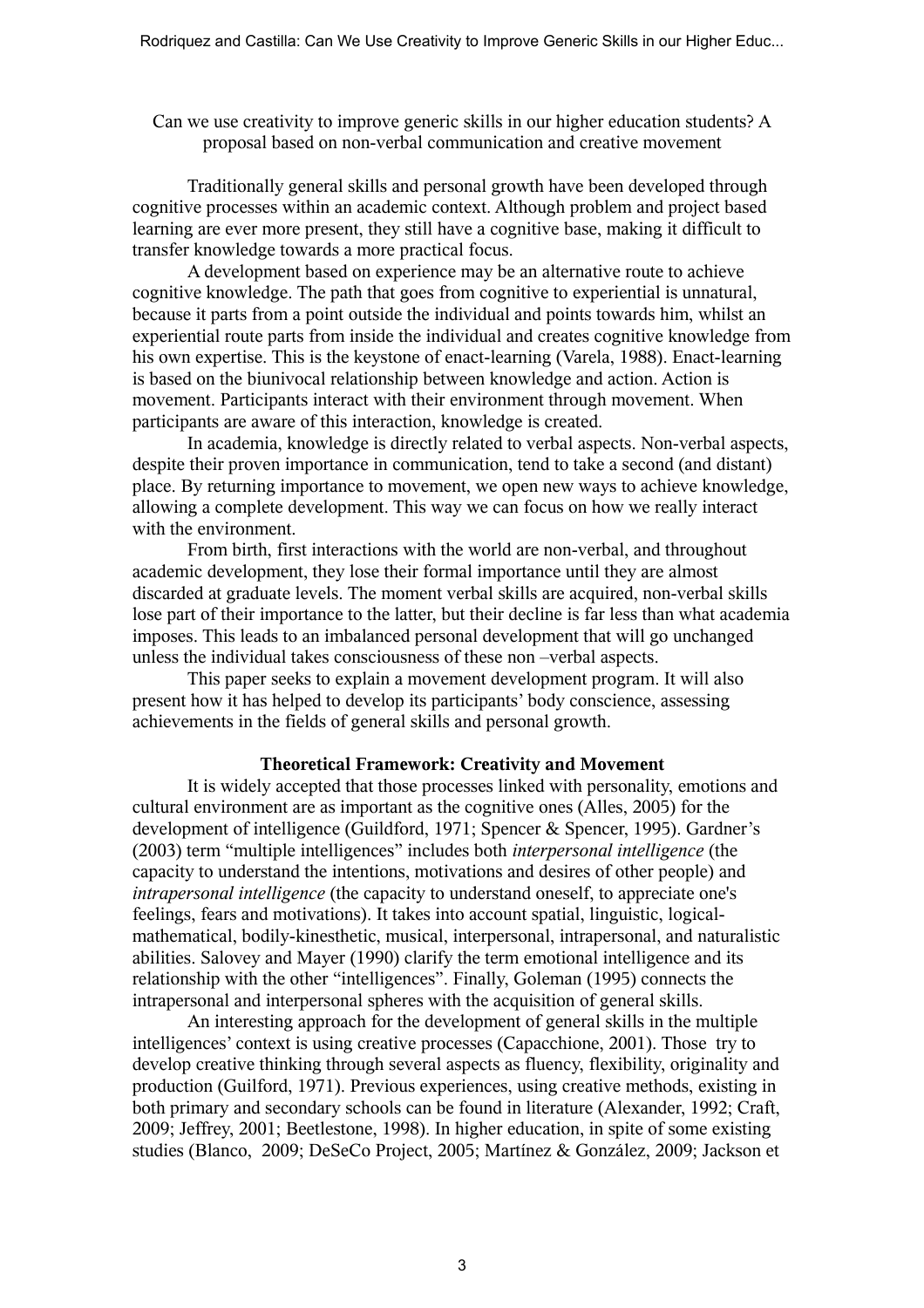al., 2006; Villa et al., 2008), the presence of the creativity in this particular curriculum is not so relevant.

Dance and creative movement offer a creative way to develop general skills and to generate new knowledge (Wengrower, 2008). Movement is a dynamic process in which the person can express emotions, perceptions, motivations and relationships through the body (Aucoutourier & Lapierre, 1983). Movement also makes it possible to learn based on enact knowledge: the person can reflect on his actions in an experiential way (through non verbal dynamics).

The latest research in neuroscience and the development of a set of disciplines under the name Somatic Movement Sciences (ISMETA) have supported, especially from the 70's on, the impact of an appropriate motor and bodywork development on the functioning of different brain functions (Rizzolatti & Sinigaglia, 2006; Ramachandran, 2008). Human condition integrates two aspects closely related (mind and body), as it was shown by Ratey (2001). Body and mind are together: changes in movement repertory can produce changes at mind levels (Payne, 1990). The embodiment theories assume a "perceptual, modality-specific way of knowledge representation, a way that leads via de sensory-motor system and uses this system for thinking through embodied simulations" (Koch, 2006).

Although the main application of this knowledge has been applied to a clinical context, it can be extended to educational and social ones, as Puxeddu (2007) and Cappello (2008), respectively, suggest.

In fact, professional and personal skills development through movement and non-verbal language is not new (Boyatzis, Mckee & Johnston, 2008; Galloway, 1977). For quite some time, the world's leading companies have integrated coaching programs that involve not only intellectual, but also physical and emotional levels to promote efficient, productive and healthy work environments (Boas, 2011). In the United Kingdom and Belgium, groups, such as Boas and LifeDance, are coaching leaders on projects for companies. These projects include working with movement analysis and observation and non-verbal language. Companies like Walt Disney Company, Heineken, Nokia, British Council, General Motors, IBM and many others have reaped the benefits of programs that incorporate the body and conscious experience as a tool for efficient and motivational transformation in competitive environments. In the United States, companies like Limseonline, DynamicVoice or Move & Change have spent years advising executives and companies using programs designed by therapists and educators specialized in Laban Movement Analysis (Thornton, 1971), body therapies such as Dance Movement Therapy (Fiasca, 1993) and techniques for Somatic Movement Education (SME). Specifically, this includes Body Mind Centering, Feldenkrais or Alexander techniques, among others (Fast, 1971).

It can be seen, through previous research, that the incorporation of non-verbal and creative movement elements into the teaching-learning process has proven to be a powerful tool for the acquisition of general skills. This is particularly true in primary and secondary studies (Coates, 2002). In fact, authors such as Alles (2005) incorporated in the literature other methods based on physical activity to acquire or to assess skills focused on professional development. Authors such as Kasch (2004), and Sternberg and Williams (2010) have worked on some implemented programs in higher education centers in the U.S. and Europe, which promote meaningful learning of a subject or specific skill through creative movement programs. The advantages that creative movement and dance present for the general population, specifically for the student population, by supporting personal development, acquisition skill, and performance, are also studied by psychology specialists (Fischman, 2005).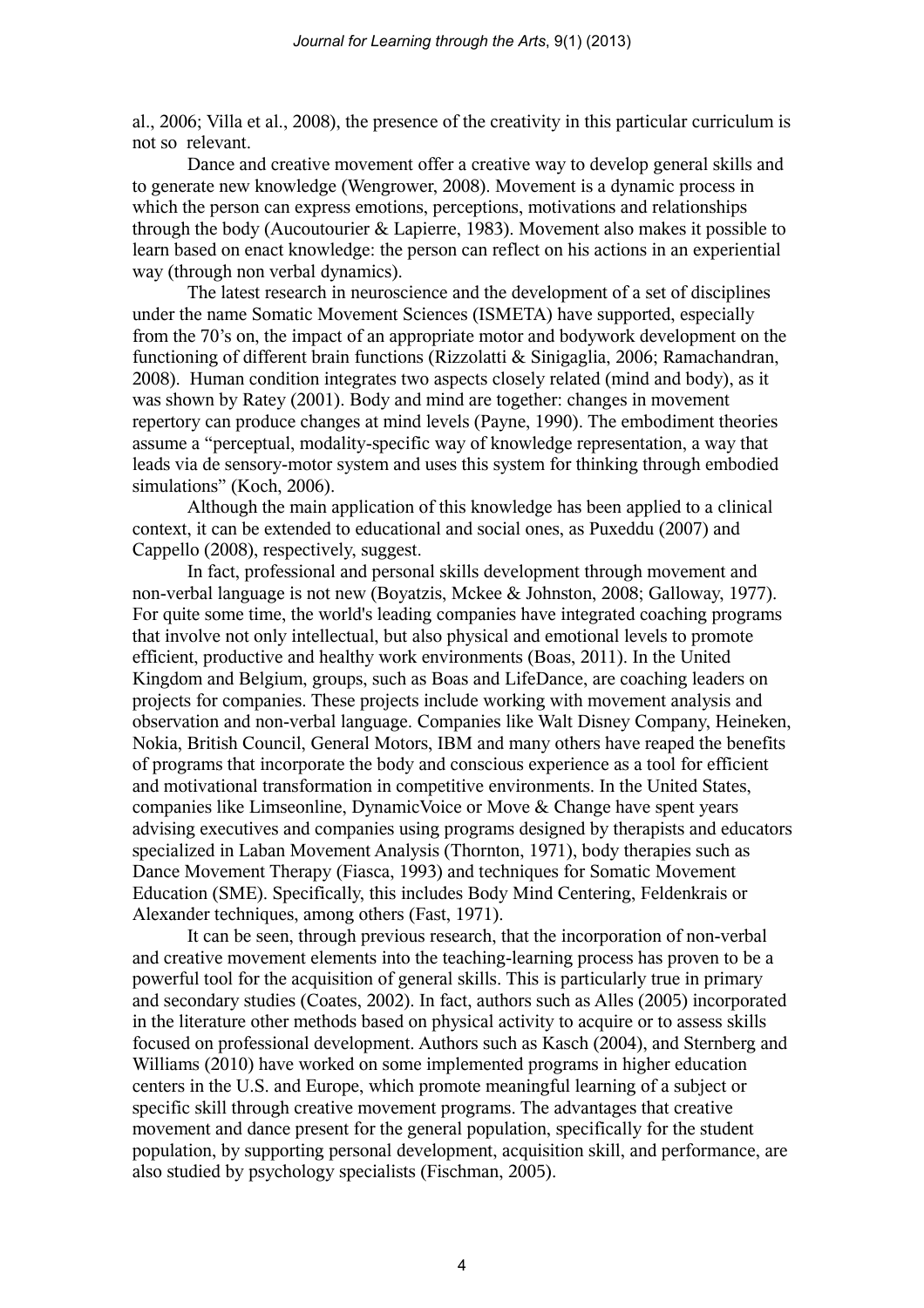Rodriquez and Castilla: Can We Use Creativity to Improve Generic Skills in our Higher Educ...

### **Goals**

The general goal of this work is to implement a movement development program for the improvement of general skills and personal growth inside a university context.

The specific goals are:

- 1. To design a movement program focused toward the acquisition of general skills.
- 2. To increase body awareness of the participants.
- 3. To improve general skills through the program, especially self-awareness and interpersonal relationships.

## **Methods**

The following is a brief table with concepts/explanations of those terms that might seem awkward to those outside the field of dance research: Table 1

Concepts and explanations related to the field of dance research

Table 1

| Concepts                         | Explanations                                                                                                                                                                                                                      |  |
|----------------------------------|-----------------------------------------------------------------------------------------------------------------------------------------------------------------------------------------------------------------------------------|--|
| Somatic<br>Movement<br>Education | A field that seeks "to enhance human processes of psychophysical<br>awareness and functioning through movement learning". (ismeta.org)                                                                                            |  |
| Embodimen<br>t                   | Embodiment refers to the biological and physical presence of our<br>bodies, which are a necessary precondition for subjectivity, emotion,<br>language, thought and social interaction (MacDonald, Hargreaves and<br>Miell, 2001). |  |
| Dance<br>Movement<br>Therapy     | "The psychotherapeutic use of movement to further the emotional,<br>cognitive, physical and social integration of the individual". (adta.org)                                                                                     |  |
| Body-work                        | A body-work program is a movement program based on non – verbal<br>communication and body awareness                                                                                                                               |  |

This project follows a qualitative research paradigm. Despite this fact, a questionnaire to assess students' satisfaction with the program was also applied. The results of the questionnaire provided additional information to be taken into account. **Phases of work**

The work was structured in the following way:

**Phase 1**. Planning the Action. The action hypothesis was: Could we improve our students' general skills (that is, intra and inter personal)? We considered that an answer could be implementing an experiential learning program focused on body awareness and non-verbal communication.

*Creating the group of participants.* First, we invited those students interested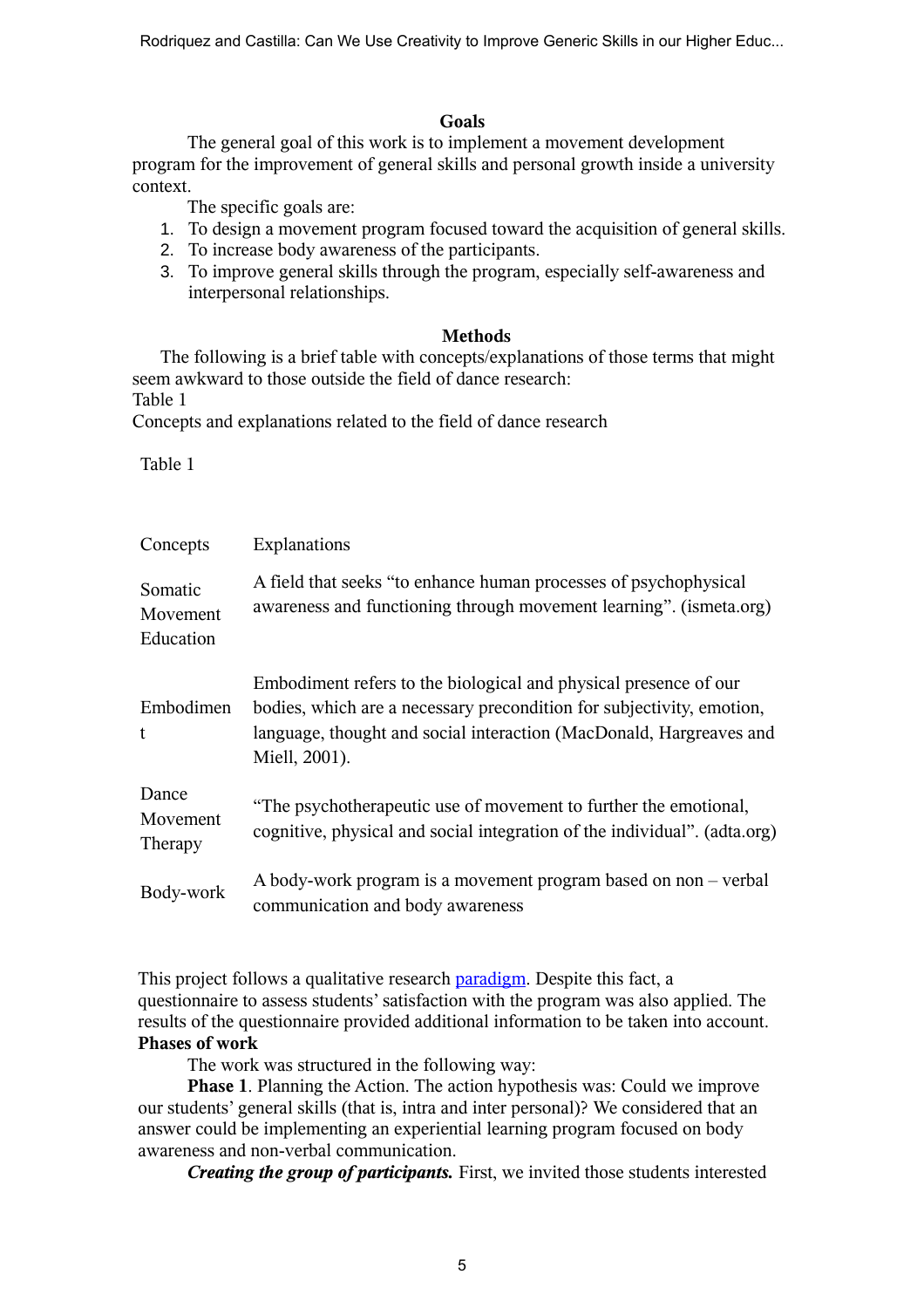in the body-work program to participate in the sessions. The activity was introduced in the subject "Communication Skills". This subject is compulsory for every freshman in all the available degrees at the Universidad Europea. But the activity was voluntary; the students were informed by teachers during said lessons of the possibility of participating in the movement program (or else they could maintain the traditional approach of the subject). Finally, two student groups were organized (22 and 17 students, respectively). Students belonged to the faculties of Social Sciences, Art and Communication, Physical Activity and Sports, Health Sciences, and Polytechnic and Architecture Schools. Only one of the groups finished the entire program.

*Program design.* Secondly, we designed a specific body-work program (a movement program based on non-verbal communication and body awareness) program oriented to the improvement of students' competencies. At this stage, we also established the movement sessions calendar as well as the researchers' meetings.

*Data collection*. Finally we designed the data collection. We mainly used reflexive diaries and questionnaires. Specifically, data was collected from the daily reflections of the participants in the program, specific questionnaires and the researcher's log. After each specific session, the comments made by the participants were recorded during the session's final closure in order to be able to analyze them later on. Though the results for these have not yet been conclusive, we hope to be able to expand on them in future publications.

**Phase 2**. Action and Observation. Acting and observing was done in tandem. The proposal was implemented through 15 movement sessions. The movement sessions were made weekly, in a spacious room, with natural light and some elements (balloons, music, percussion instruments, paper, paints, materials...). Each session lasted two hours.

**Phase 3**. Reflection.

*Data collection.* Researchers collected the students' reflexive diaries searching for evidences of:

• Comments related to explicit learning from new acquisition of body awareness.

• Comments related to self-knowledge

• Comments related to the influence of the knowledge on the relationships in the academic context

Other comments related to generic competencies

*Reduction, Representation and Validation.* Comments and units of meaning, which were independent and recurrent, were selected. Through an inductive categorization process, these were taken as representative of the students' reflections. We analyzed data until we reached a point of data saturation which occurred when we did no longer hearing or seeing new information. In order to validate them, data saturation was observed related to the next themes:

- Evidence of acquisition of greater body awareness.
- Evidence of improvement in self-knowledge, self-confidence and self-esteem.
- Evidence of impact of previous aspects on other skills.

Evidence of greater awareness of the practice related the intra and intercommunicative skills.

Evidence of change related values and beliefs related to the body and its expressive potential.

Evidence of changes in students' perceptions related to the education, the body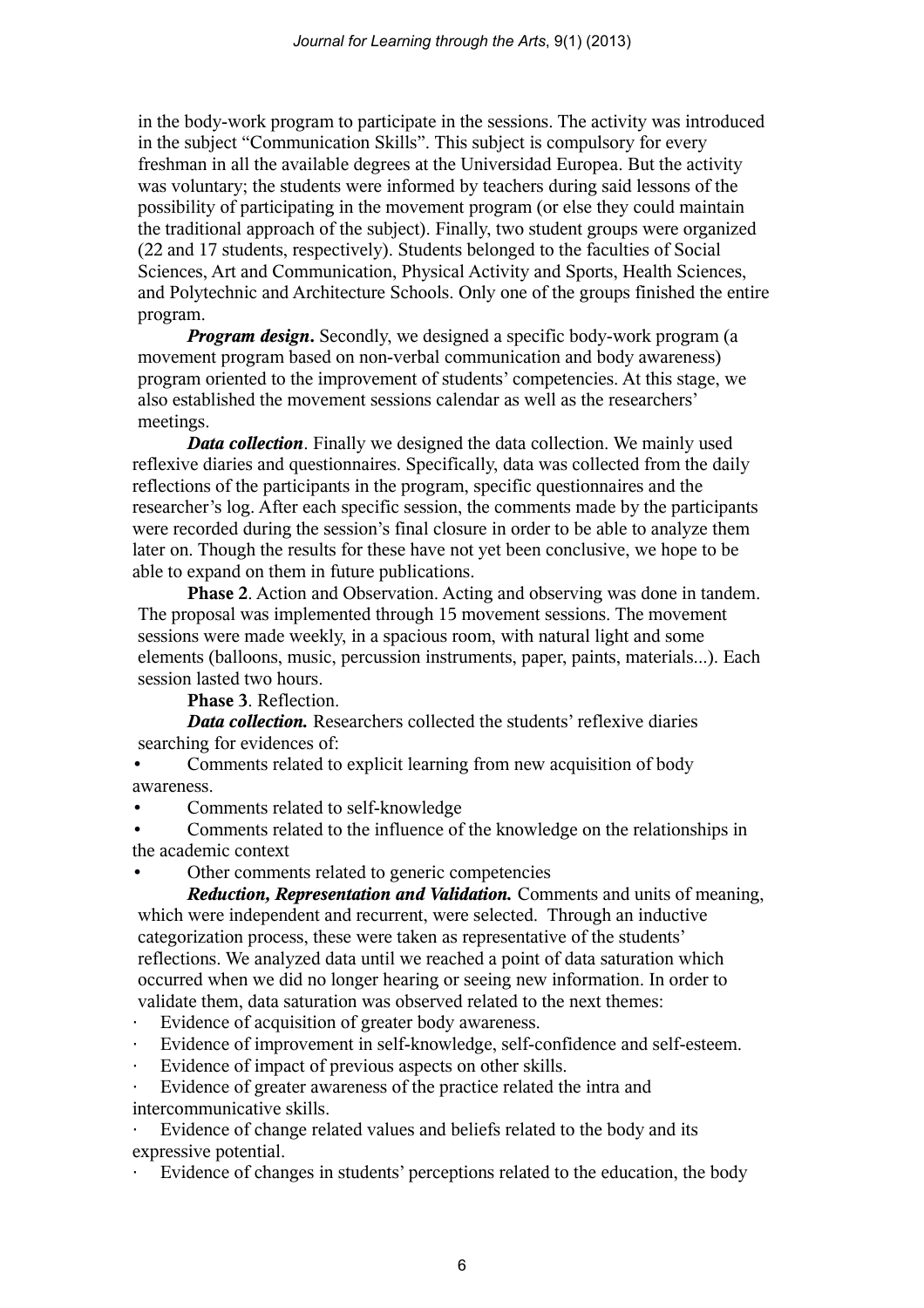and the communication.

Concentration on the previous items was used to give interpretation to the impact of the action. After analyzing the results, the research team gathered information in order to improve the actions.

# **Movement program**

The movement program was designed to use different techniques that consider the body experience as the key aspect. Dance Movement Therapy (DMT) and Body Mind Centering are the approaches used. Both of them share the concept of enactive learning (Varela, 1988).

As we mentioned before, enactive learning promotes the generation of knowledge that emerges from the experience, the observation and modulation of the individual introspection and interaction abilities of the participants. New information is gained through perception-action interaction in the environment. It is multimodal, because it requires coordination of the various senses.

There are different approaches for practicing the enactive-learning process. Two of them are Dance Movement Therapy and Somatic Education Movement. Dance Movement Therapy (See Table 1), as the American Dance Therapy Association (ADTA) defines it, uses movement to "further the emotional, cognitive, physical and social integration of the individual". It is considered a psychotherapeutic intervention, so its application field is mainly in a clinical context. However, more and more, as its principles are applied in social and educational contexts, it provides an experiential frame for the students who, as reflective participants, will explore, observe and assess their own experiences and learning practices.

This approach requires knowledge of different body techniques as well as movement analysis and observation tools. In particular, Laban Movement Analysis (Laban, 1987) and dance techniques as Contact Improvisation and Release.

The second approach is Somatic Movement Education. The field of somatics has developed over the last century through a process of inquiry into how consciousness inhabits the living body (shared by dance therapy). According to Thomas Hanna, who first coined the term, "somatics" is the study of self from the perspective of lived experience, encompassing the dimensions of body, psyche, and spirit. The participants practice through touch and words, experiential anatomy and imagery, and movement patterning. Some of the objectives of this approach are:

- "Refine perceptual, kinesthetic, proprioceptive, and interoceptive sensitivity that supports homeostasis and self-regulation
- Recognize habitual patterns of perceptual, postural and movement interaction with one's environment
- Improve movement coordination that supports structural, functional and expressive integration
- Experience an embodied sense of vitality and extended capacities for living" (ismeta.org).

By somatic movement education, human experience can be observed, experimented on, shared and investigated, promoting presence-awareness and, therefore, the reorganization and changes of our behavioral patterns. In particular, we have followed the work of the BMC School funded in 1973 by Bonnie Bainbridge Cohen.

The program was performed during 15 two-hour sessions. We tried to involve students in a self-discovery process, developing body awareness and exploring the links between body experience and personal knowledge practice. This process goes to a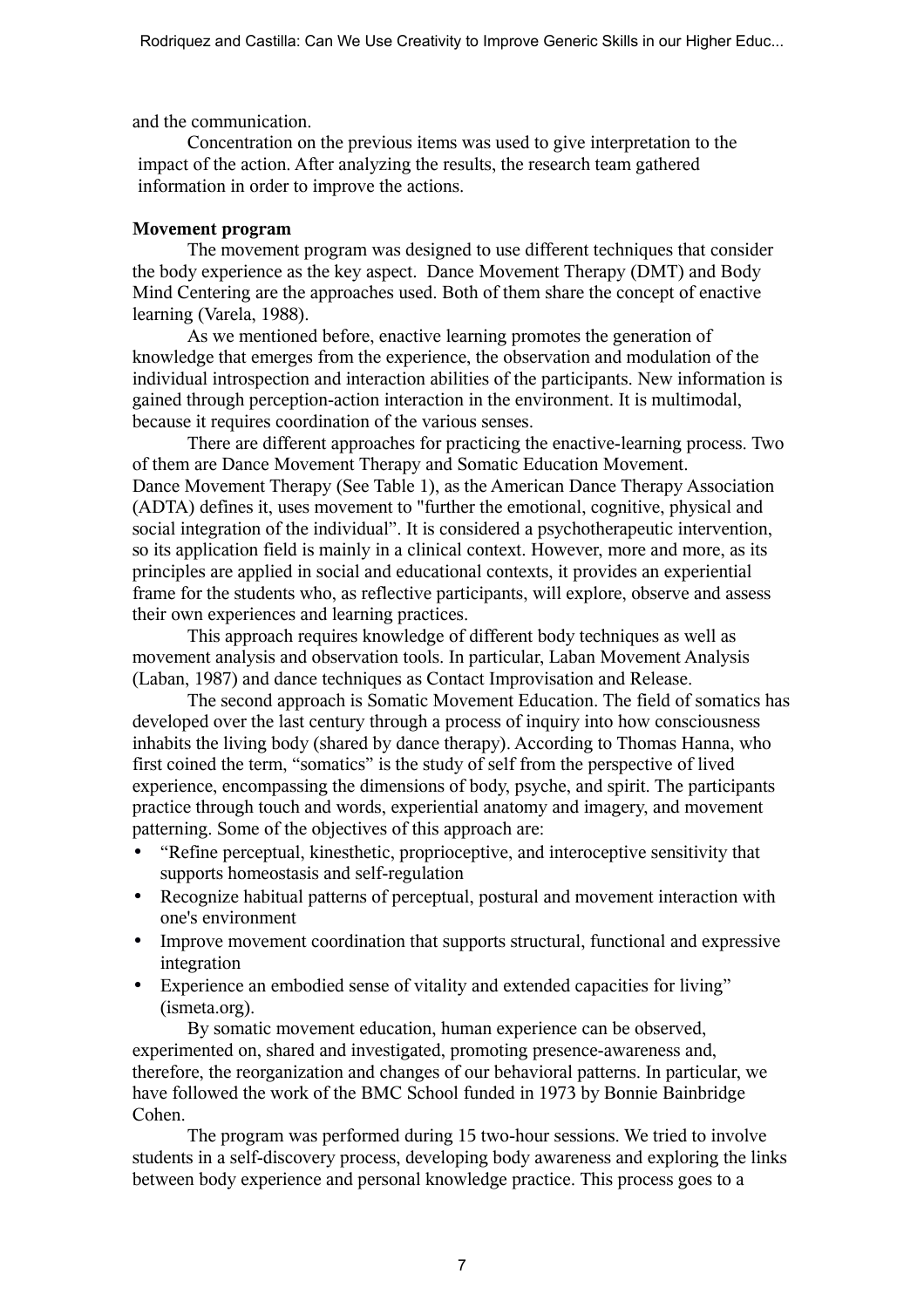deeper knowledge about communicative skills. Through their individual reflections, the participants became conscious about the relationships between verbal and non-verbal experiences.

In designing the movement program we had to take the following into account:

- To ensure the creation of a working environment in which participants feel safe and comfortable to explore their physicality, both autonomously and as part of the group.
- To facilitate work structures where bodily experience can be verbalized, shared and provided with meaning.
- To develop a continuity of theme sessions, ensuring the coherence between the needs and expectations of the group and the goals of the work.

**Movement program structure.** The 15 sessions were organized with 12 were dedicated to the body-work and 3 focused on the follow-up and integration of the contents.

In order to achieve the goals, three consecutive work levels were developed related to the skills development (Cappello, 2008):

*Level 1*. Intra-personal area (or inner world). Four sessions were devoted to developing work skills related to the intrapersonal area: self-knowledge, self-esteem, self-motivation, leadership and creativity. In this phase of work, these skills established the basis of subsequent work. The participants also learned how to modulate their abilities to take responsibility of the learning process.

*Level 2.* Interpersonal area (or outer world). While encouraging the development of skills of the previous level, four sessions were occupied with developing communication skills, empathy and decision making. At this level, participants began to have confidence in the process. They were able to verbalize the emergence of knowledge from individual and group experience with greater confidence. Moreover, confidence in the process allowed participants to modulate the work according to their own needs and expectations.

*Level 3.* Integration. Four sessions were devoted to the development of skills of observation and analysis of movement. These tools are useful for making objective observation of intra and inter personal processes. We applied Laban Movement Analysis to deepen self-observation of movement patterns. Levels 1 and 2 provided the basis for ensuring the internalization of this resource and to facilitate effective communication and active listening when sharing with the group.

In Figure 1, a schematic representation of the "inner world" and "outer world" related to some generic skills can be found. The inner world refers to oneself; the outer world means the way in which people relate to life in the world. Self-knowledge (also named self –understanding) is in the center of the circle. In order to work at self-knowledge, the first step is to focus on body image, kinesthetic and spatial awareness. This can be done through breathing exercises, being aware of body limits, having contact experiences or by making baby movements (See Table 2). Once self-understanding has been worked through, other skills, such as self-motivation and leadership or creativity, closely related to the "inner world", can be worked through by new dynamics (See Table 3).

The outer world refers to the way people establish relationships with others and with the world. Some of the generic skills that can be considered here are initiative, teamwork, communication and social skills and, decision making. Although both "worlds" are interrelated, the skills of the "inner world" are necessary in order to understand the "outer world" (Level 2). Moving toward the "outer world," we used body resources as role playing, team building activities, contact exercises, body problem resolution (such as realizing movement with certain limits), and creative ways to tell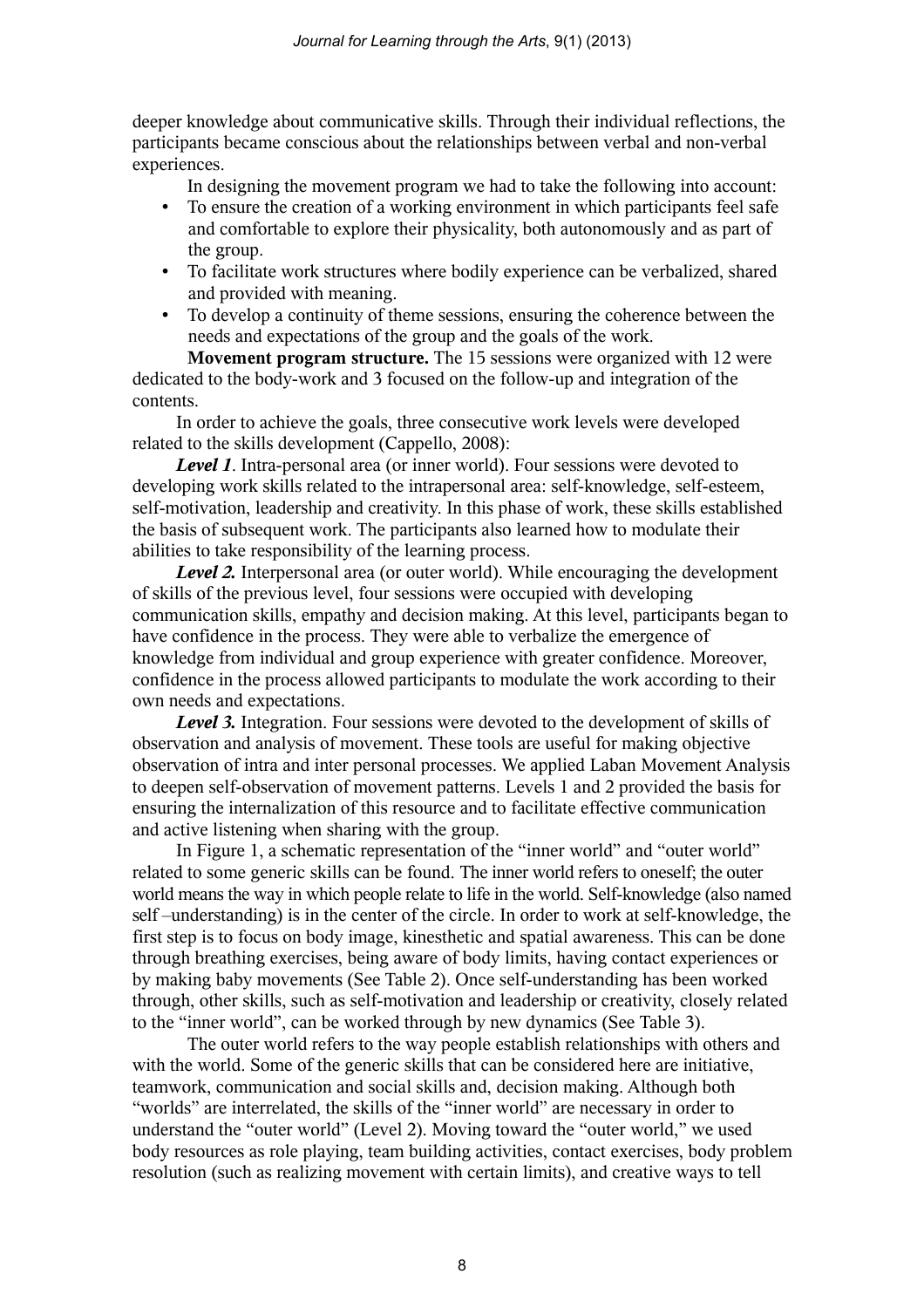stories. It is important to be able to involve the entire group in the activities; in this way each person can find out his/her own role and place in the proposal (and try to change that role in a secure and confident space). Some creative examples used during the movement sessions to develop these skills are listed in Table 4.



*Figure 1. Schematic representation of the "inner world" and "outer world" related to some generic skills.*

| Table 2. Examples of movement dynamics oriented to work on self-knowledge that can |
|------------------------------------------------------------------------------------|
| be achieved through body image, kinesthetic and spatial awareness                  |

| Body attitude | Movement dynamics                                                          |  |
|---------------|----------------------------------------------------------------------------|--|
| Body image    | Breathing exercises; identification of the different parts of the body;    |  |
|               | integration of them; experiences of physical contact through a variety of  |  |
|               | rhythms; body limits                                                       |  |
| Kinesthetic   | Body sensations: verbal description of the use of space and joint          |  |
| awareness     | movements; Kinesphera exploration: high, medium and low levels; weight     |  |
| Spatial       | Places in which each participant feels more comfortable; construction of a |  |
| awareness     | personal house; child movements                                            |  |

Table 3. Movement proposals oriented to develop self-knowledge and various skills belonging to the "inner world".

| <b>Skills</b>                                         | Movement proposals                                                                                     |  |  |  |
|-------------------------------------------------------|--------------------------------------------------------------------------------------------------------|--|--|--|
| Self-knowledge                                        | Breathing, body segments and limits, contact experiences, body<br>sense and perception, baby movements |  |  |  |
| Self-motivation<br>/Self-esteem / Self-<br>confidence | Energetic movements; construction of body images; rhythm<br>patterns                                   |  |  |  |
| Leadership                                            | Copying movements in turns; choice of music for warming phase;<br>presentation movements               |  |  |  |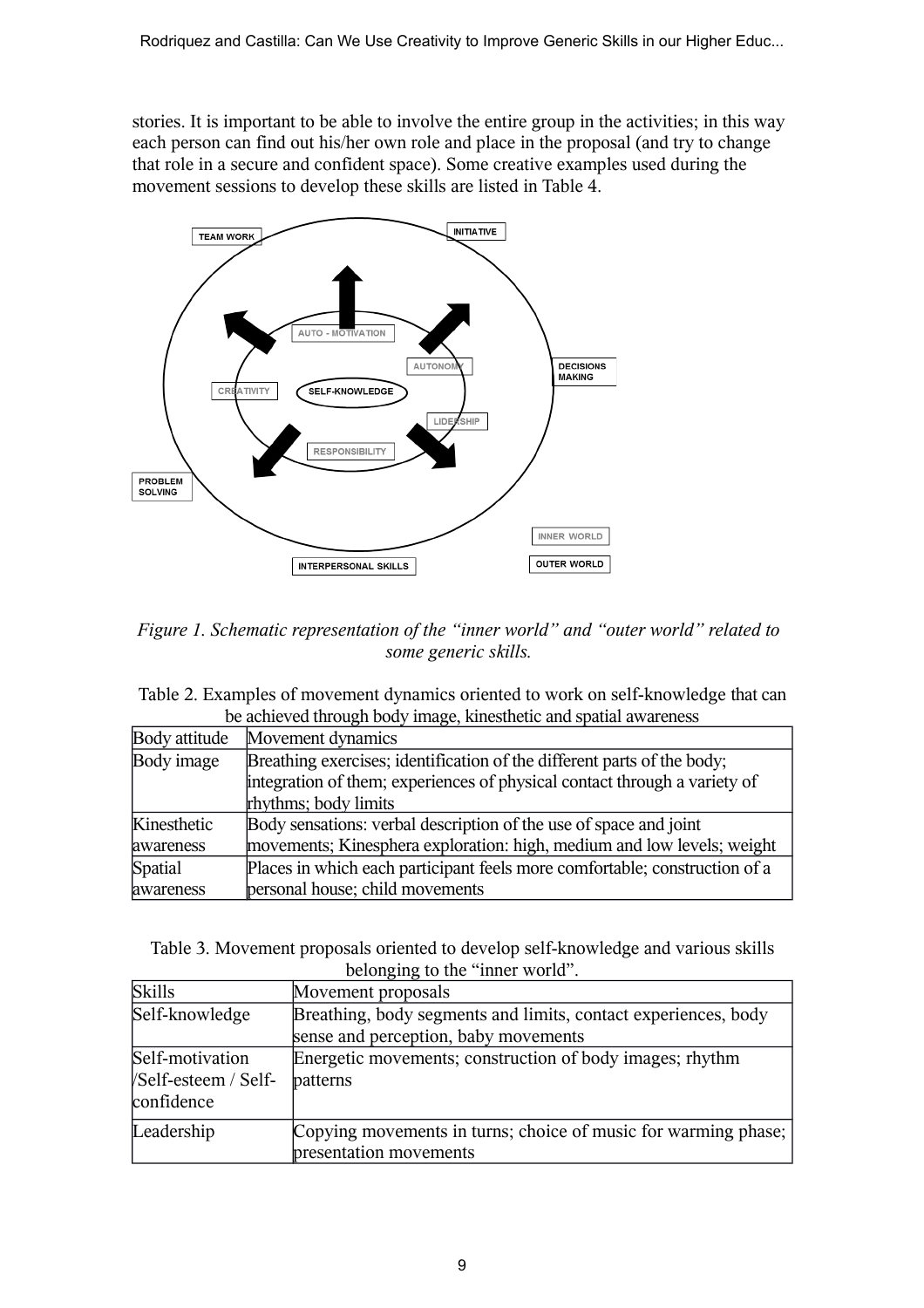| Creativity | Movements with limits (spatial, body parts, ); building different |
|------------|-------------------------------------------------------------------|
|            | figures with body parts; creating new movements with different    |
|            | body parts                                                        |

| Table 4. Movement proposals oriented to develop some skills belonging to the "outer" |  |
|--------------------------------------------------------------------------------------|--|
| world".                                                                              |  |

| <b>Skills</b>         | Movement proposals                                   |
|-----------------------|------------------------------------------------------|
| Initiative            | Each person makes a movement proposal                |
|                       | (square/circle; big/little; one hand /entire body ). |
|                       | The others repeat it until someone else wishes to    |
|                       | create something new.                                |
| Decision making       | Using rhythms to express emotions, to create         |
|                       | individual movement sequences selecting movements    |
| Communication& social | Non-verbal dialogues about oneself; play them in     |
| skills / Empathy      | little groups; work in pairs; learn movements        |
|                       | characterized for each person                        |
| <b>Teamwork</b>       | Build a story or a figure working together; create a |
|                       | complete dance using a image, sound, word, etc.      |

The three follow-up integration sessions are carried out at the beginning of the program (Session 1) and at the end of Level 2 (Session 10) and Level 3 (Session 15). Special emphasis on verbalization processes and observation of intra- and inter-personal dynamics was made. This helps participants to integrate and internalize the content viewed at each level. In the first and last sessions, participants are motivated to express expectations and level of satisfaction with the program.

Participants were blind to the levels of work and distribution of skills in order to guarantee the independence of knowledge gained based on the individual and group experience.

In this way, the participants' reflections manifest the evidence of the degree of effectiveness of the work. This makes possible the identification of improvement areas and the subsequent remodel of the program and contents.

### **Discussion**

Two groups began the program, but only one of them finished it entirely. Only 22 students participated in the complete program, that is, they attended more than 80% of the sessions. Most of them (20 students out of 22) had no previous education in dancing or movement techniques. In this group, 3 people left the program, leaving a total of 19 students.

# **Qualitative Analysis**

A qualitative analysis of the written reflections was made. From the participants' comments, we observe, that despite initial resistance, the sessions gave participants a feeling of relaxation, peace, well-being and optimism. Students perceived their participation in the sessions as a personal benefit. They gradually begun to connect appearance with emotional aspects. They also added new vocabulary in their reflections to describe their physical status.

Evidences of these results are shown below. They are direct quotations from written reflections (S means student, following by the number assigned to each diary).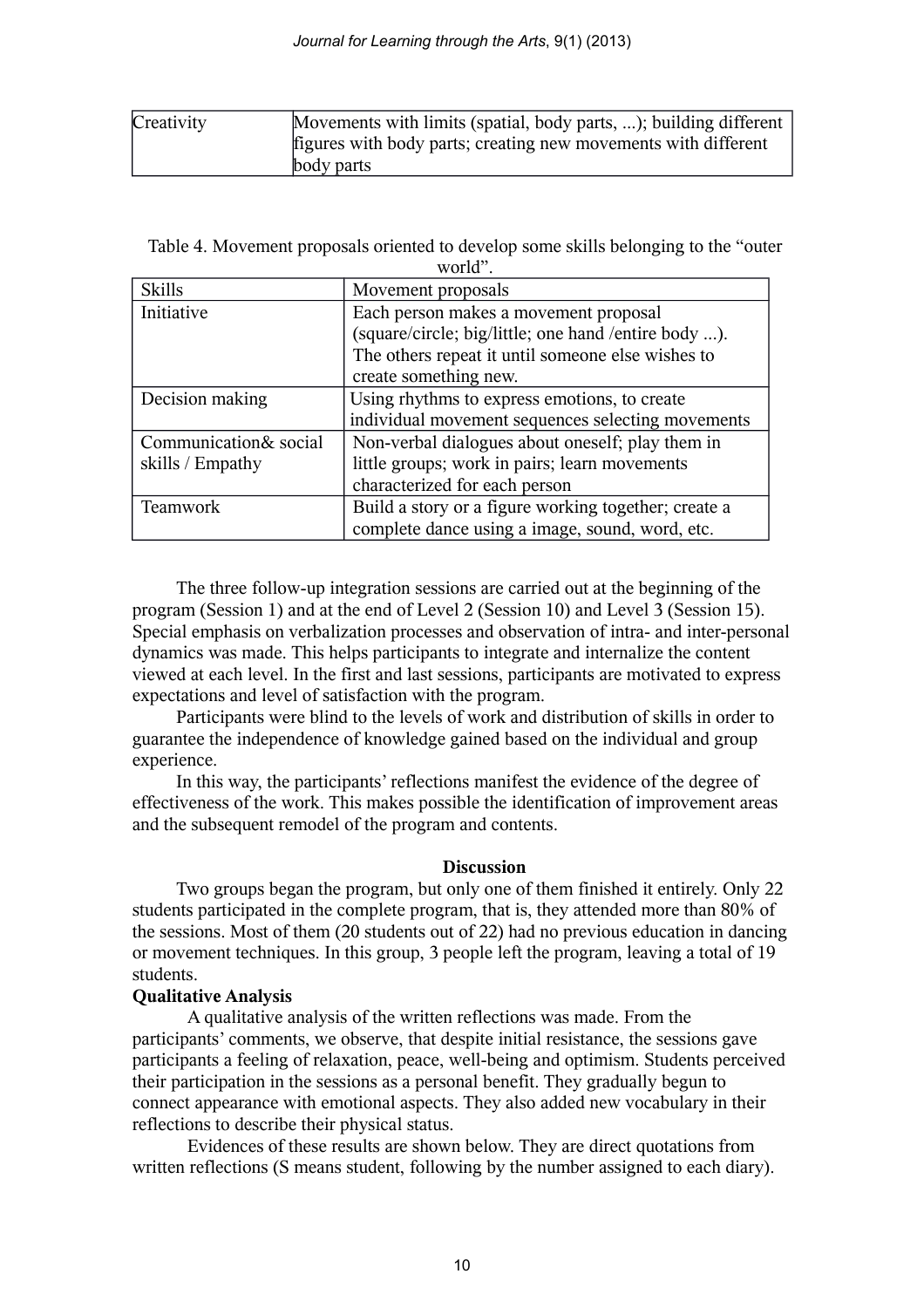The three students who left the program lacked awareness of the importance of nonverbal aspects and didn't understand the goal of this work:

I disagree with the importance of body expression; the oral expression transmits much more. (S-15).

I don't understand the connection between tonic states and communication. (S-12).

The analysis of the reflections expressed after each session, and according to the students' perceptions of the program, shows a clear relation between body work and general skills development. Categorization has brought out the following themes for the intra and interpersonal spheres:

**Intrapersonal sphere.** Looking for evidence related to the general skills, there is agreement about new knowledge gained. The following are some of the students' reflections about the general skills:

*Self – knowledge.* The participants emphasize the new knowledge that has emerged during the process:

I've learned that my body image speaks a lot in every situation I can find in my diary life. (S-1).

The program has helped me to know myself a bit more. (S-5).

I realized that I need to change some habits that make me bad. (S-2).

I have been more conscious about which are my difficulties and resistances in front of something new. (S-11).

The mirroring exercises have given a lot of information about me that I didn't know. (S-20).

# *Auto-motivation.*

I would like to repeat the experience. (S-18).

I usually reflect on how to improve, if I could do more, if I have made errors, to improve myself next day. (S-9).

# *Responsibility.*

What we think, feel and do is going to affect the others; we have the responsibility of it. Now, after some of the dynamics I am more conscious about it. (S-2)

# *Creativity.*

These sessions have helped me to be quicker when I have to improvise, and especially to be imaginative. (S-18).

Looking for new ways to do movements and to resolve the proposals, I think than I have more ideas than I thought. (S-17).

# *Leadership.*

It has been a nice surprise to realize that non verbal communication can affect the capacity of lidership. (S-13).

I felt really bad when nobody followed my proposal. It was the same feeling when I am participating in a team work.  $(S-19)$ .

# *Self – esteem and Self- confidence.*

It has promoted the acquisition of self – confidence. I have seen this in my companions, not only on me. (S-8).

I had the conviction that my other companions were to support me, and in this way I could take new risks. (S-7).

# *Autonomy.*

To distinguish where the borders between the others and me are important so I don't lose my own identity. (S-4).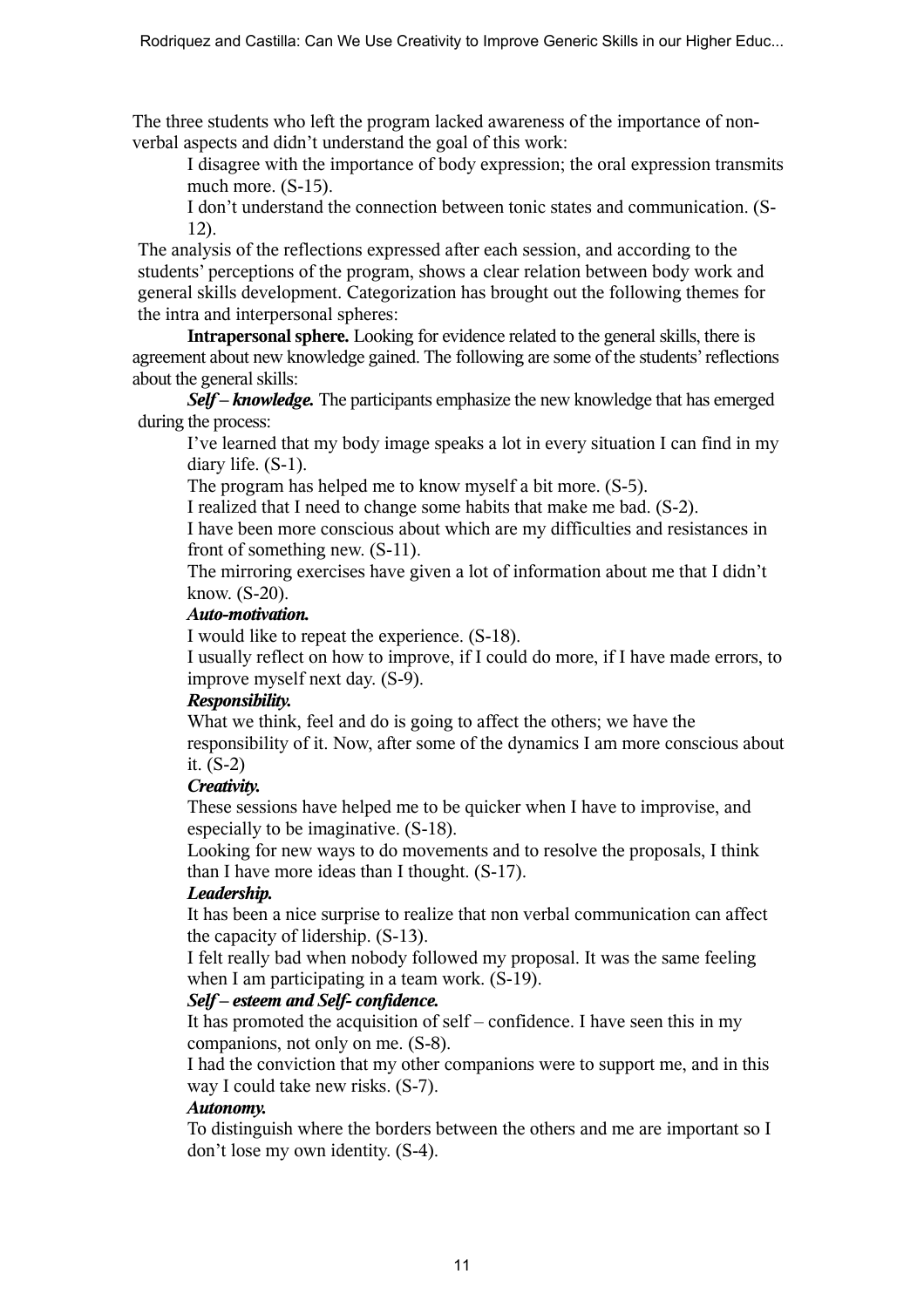**Interpersonal sphere.** In this general category, we include the analysis of the reflections related to the intrapersonal area, in particular, evidence related to some of the interpersonal skills.

# *Teamwork.*

It is worth noting the teamwork we have developed during the sessions. (S-3). We did excellent team work in a new and interesting way. (S-7).

# *Communication & Social Skills.*

I made new friends with people that I didn't know before. (S-11).

This work helps to know yourself, your colleagues and how we interact with the environment. (S-2).

It is clear the connection between the program and life outside: the image we present to the others is really important. (S-4).

# *Empathy.*

Now, I am able to better understand the others. I have improved my capacity to heed people. (S-1).

# **Quantitative analysis**

In order to evaluate both the satisfaction and success level of the program, we developed a questionnaire. The questionnaire was structured in three parts. In the first part, consisting of 13 questions, we asked the participants about their perception of improvement in some of the general skills. The second part (5 questions) was specifically focused on body and non-verbal aspects. The third part (6 questions) contained questions on the work environment (room, duration of the sessions, teacher…). A 5 point scale was used (0 at the lower valuation; 5 at the maximum valuation). Finally, we included some open questions in order to obtain more information about the level of satisfaction with the program.

In Figure 2, the participants' perceptions of improvement in some of the general skills are shown. Self-knowledge and self-esteem are the most improved, according to the students' perceptions in the intrapersonal sphere. Social and communicative skills and empathy received the highest valuation in the interpersonal sphere. Students indicated that the program is especially useful more for personal development than for professional development.

*Figure 2. Participants' perceptions about improvement of some of the general skills.*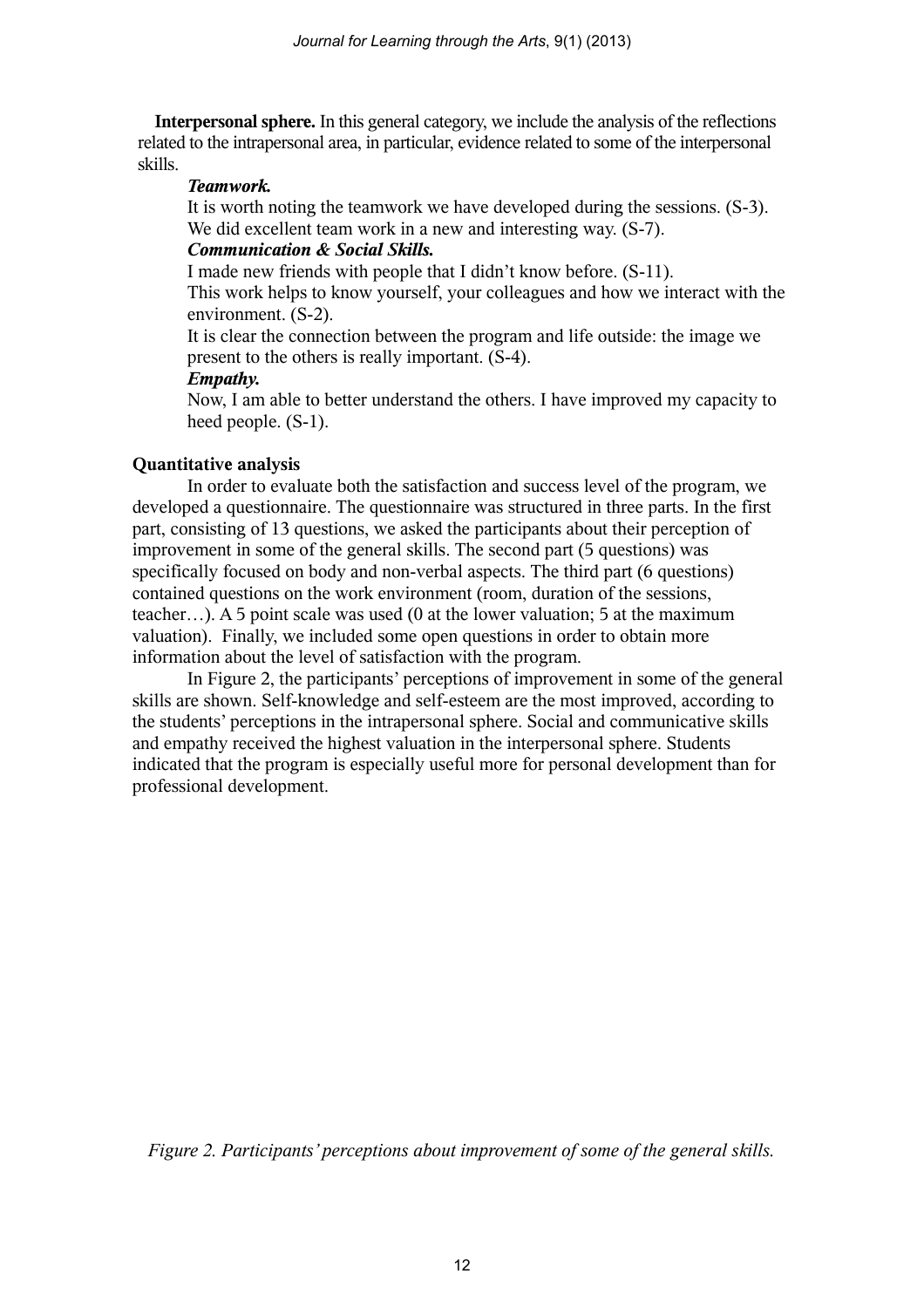Rodriquez and Castilla: Can We Use Creativity to Improve Generic Skills in our Higher Educ...

In Figure 3, some perceptions related to body knowledge and non-verbal aspects are shown. It is valuable to remark that students appeared to have been more conscious about the non-verbal information coming from other people. They said that they had acquired new awareness of the body and its expressive qualities.

### *Figure 3. Participants' perceptions about changes related to body knowledge.*

Finally, Figure 4 shows the results for the questions related to general aspects of the program. The session space is the most highly valued by the students. The great satisfaction shown toward the entire program and its teacher is also significant. More than 95% of the students would like to work further in this area. They are also willing to do more training through this methodology.

*Figure 4. Participants' opinions on some general aspects of the program.*

The results from our data are consistent with what can be found in existing literature. Furthermore, they are similar to those found in previous studies made with university teachers (Rodríguez et al, 2011). Self-knowledge and social skills are particularly benefitted through this creative approach.

The data analysis allows the following summary: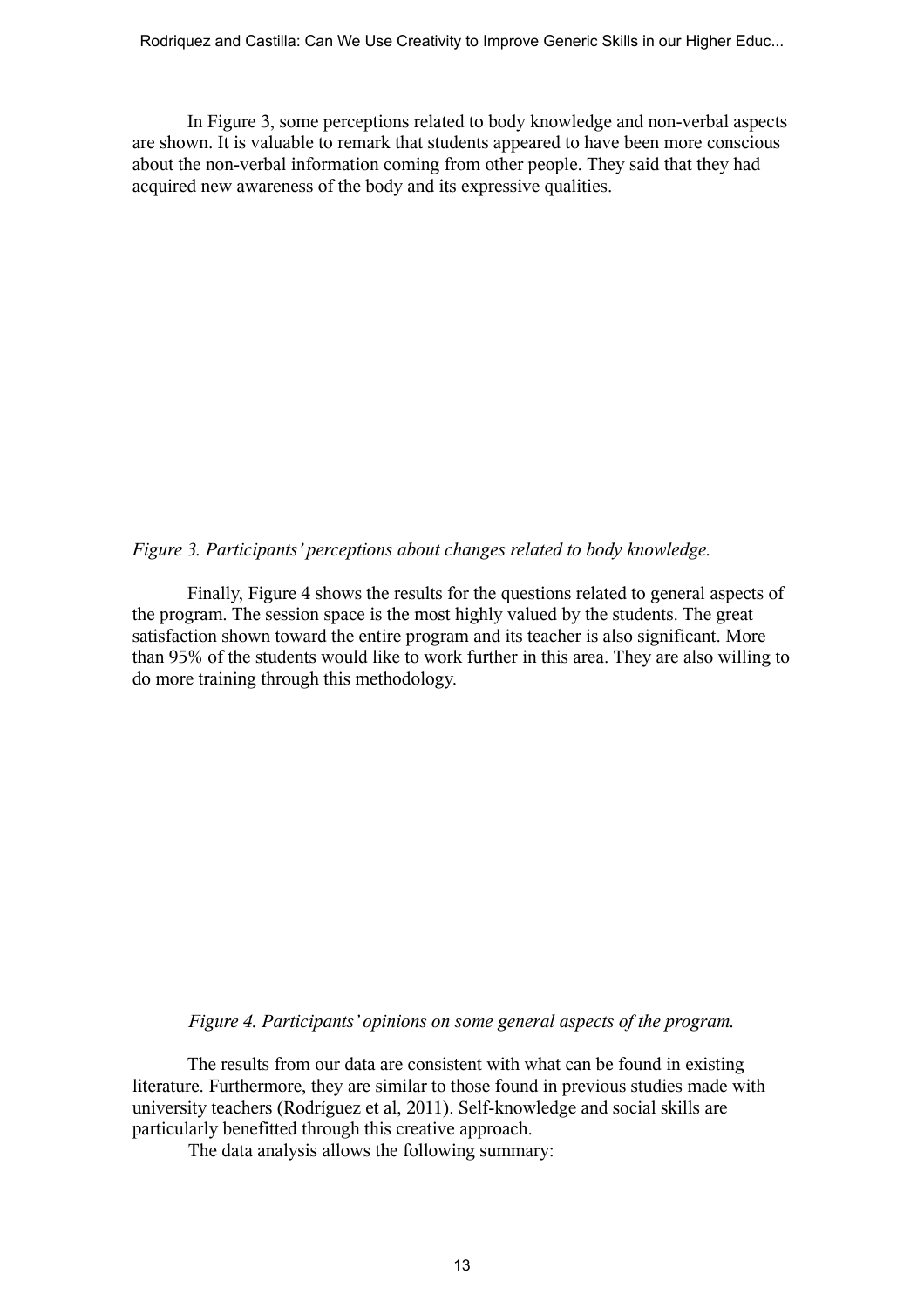- A movement program was designed (and applied to freshman) for the acquisition of general skills (as set in Goal 1).
- According to the participants' reflections and answers to the questionnaires (Figure 3), body awareness was improved thanks to the program (Goal 2). After the movement program, students confirmed that they are more conscious about non-verbal aspects of their lives.
- Qualitative data underscores the connection between the movement program and the acquisition of some general skills (Goal 3). The students consider that both intra and inter personal skills have been improved, especially the selfknowledge, self-esteem, self-confidence and interpersonal relationships (social and communicative and empathy skills).
- Students are willing to do more training through this methodology. They denote a high level of satisfaction with the methodology used.
- Further studies must be conducted in order to refine the proven connections between body awareness and general skills. Quantitative instruments may be helpful when generating future knowledge in this area.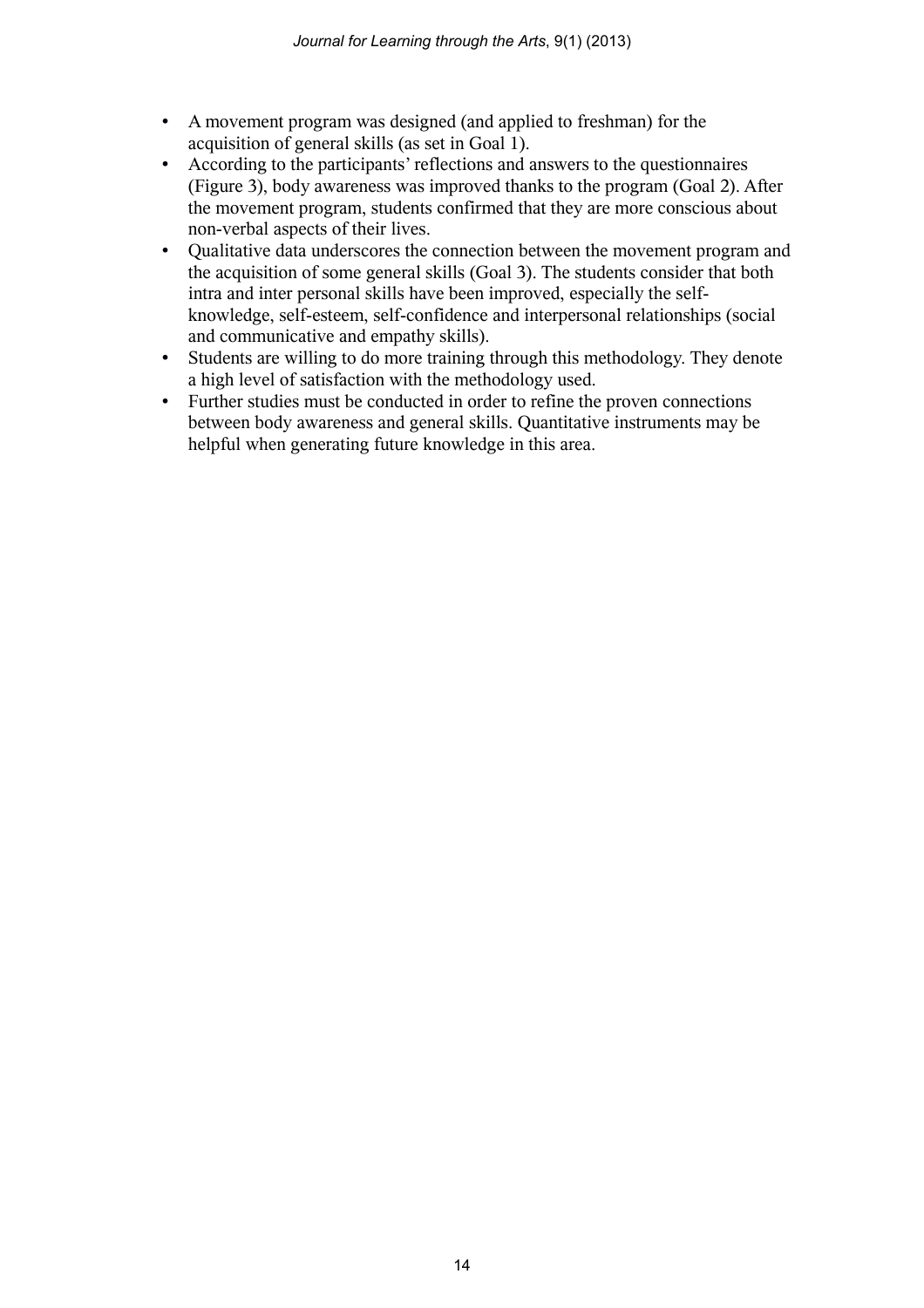## References

- Alexander, R., Rose, J., & Woodhead, C. (1992). *Curriculum Organization and Classroom Practice in Primary Schools.* London: Crown.
- Alles, M. F. (2005). *Gestión por competencias. El diccionario*. Buenos Aires: Granica.
- Aucouturier, B., & Lapierre, A. (1983). *El cuerpo y el inconsciente en educación y terapia*. Barcelona: Cientifico-Médica.
- Beetlestone, F. (1998). *Creative Children, Imaginative Teaching (Enriching the Primary Curriculum - Child, Teacher, Context).* London: Open University Press.
- Blanco, A. (Ed.). (2009). *Desarrollo y Evaluación de Competencias*. Madrid: Narcea.
- Boas, S. (2009). Via ™ Coaching; an introduction to business leaders. Retrieved from http://www.boastl.com/
- Boyatzis, R., Mckee, A., & Johnston, F. (2008). *Líder emocional*. Barcelona: Ediciones Deusto.

Capacchione, L. (2001). *The Creative Journal: The Art of Finding Yourself*. Ohio: Ohio UniversityPress.

- Capello, P. (2008). BASCICS: un modelo intra/interactive de DMT con pacientes psiquiátricos adultos. In, H. Wengrower & S. Shaiklin (Eds.), *La vida es danza. El arte y la ciencia de la Danza Movimiento Terapia* (39-57). Barcelona: Gedisa.
- Coates, R. D. (2002). I Don't Sing, I Don't Dance, and I Don't Play Basketball! Is Sociology Declining in Significance, or Has it Just Returned to Business as Usual?, *Critical Sociology*, 28 (1), 255 – 279.
- Craft, A. (2009). *Creativity Across the Primary Curriculum Framing and Developing Practice*. London: Routledge.
- DeSeCo Project (2005). The definition and Selection of key Competencies. Executive summary. Retrieved from http://www.oecd.org/dataoecd/47/61/35070367.pdf
- Fast, J. (1971). *El lenguaje del cuerpo*. Barcelona: Kairós.
- Fiasca, P. M. (1993). A research study on anxiety and movement. *American Journal of Dance Therapy*, 15(2), 89-105.
- Fischman, D. (2005). La mejora de la capacidad empática en profesionales de la salud y la educación a través de talleres de Danza Movimiento Terapia. (Unpublished doctoral dissertation). Palermo: Universidad de Palermo.
- Galloway, C. M. (1977). Nonverbal: Authentic or Artificial. *Theory into Practice*, 16 ( 3), 129-133.
- Gardner, H. (1995). *Multiple Intelligences: The Theory in Practice.* New York, NY: BasicBooks.
- Goleman, D. (1996). *Emotional Intelligence: Why It Can Matter More Than IQ*. New York, NY: Bantam Books.
- Guilford, P. (1971). *Analysis of Intelligence*. New York, NY: McGraw-Hill Education.
- ISMETA. International Somatic Movement Education and Therapy Association. Retrieved from http://www.ismeta.org/orgs.html.
- Jackson, N., Oliver, M., Shaw, M. & Wisdom, J. (2006). *Developing Creativity in Higher Education. An Imaginative Curriculum.* New York, NY: Routledge.
- Jeffrey, R. (2001). Primary pupils' perspectives and creative learning. *Encyclopaideia*, 9, 133–152.
- Koch, S. C. (2006). Interdisciplinary embodiment approaches. Implications for creative arts therapies. In S. C. Koch & I. Braüninger (Eds). *Advances in Dance Movement Therapy: Theoretical perspectives and empirical finding*. (pp. 17-29). Berlin: Logos Verlag Berlin.